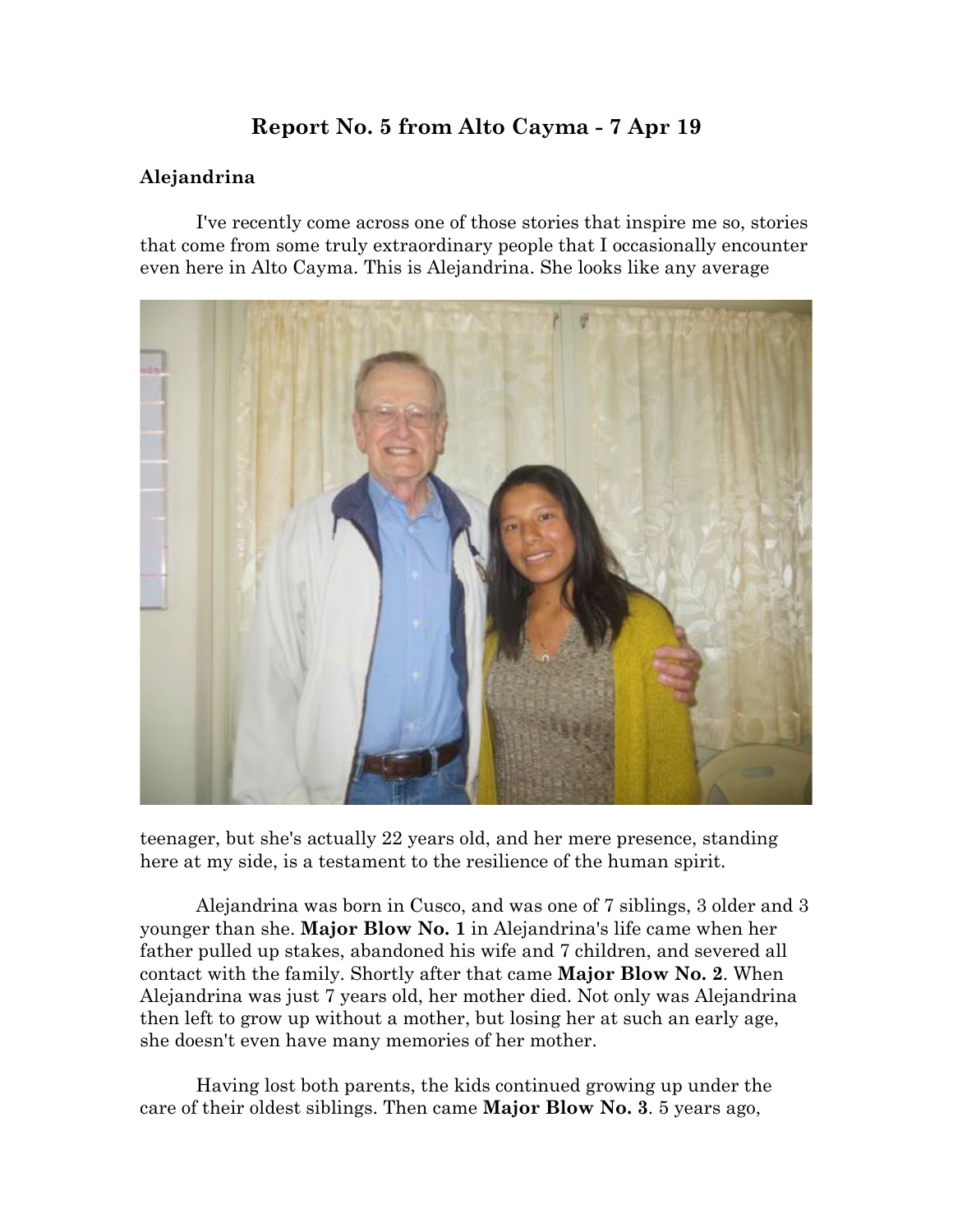when Alejandrina was 17 years old, her oldest brother, Luis, was killed in an accident. Just 2 years later came **Major Blow No. 4**, when her oldest sister, Yanet, also died. And on top of that, Alejandrina's last older sibling, her sister, Ilaria, got married and moved away, leaving Alejandrina in charge of her 3 younger siblings. The only good part of all this is that this series of tragedies has served to unite the surviving siblings even more, and they support each other unconditionally.

So, what was Alejandrina's childhood like, growing up under these circumstances? To begin with, her early childhood was spent in a village in Cusco province, in a pristine natural environment. Her people were simple farmers, who planted and harvested crops and kept animals. When their mother died, all the kids were still young, and felt completely abandoned. But before she died, their mother had talked to her older brothers about her children. After she died, her friends looked after the children for the first few days, until their Uncle Pablo could arrange to move them to Arequipa to live. At first, they felt strange, living in the city, when they were used to living alone in the country. Also, the kids spoke only Quechua, and it took them a year and 4 months to master Spanish well enough to be able to go to school.

Alejandrina and her younger sister, Dina, started 1st grade when Alejandrina was already 9 years old (3 years behind). She applied herself to her studies, and by the first and second years of high school, she was occupying 2nd place in her class. By her third year in high school, she was in charge of all her younger siblings, and she had to work Saturdays and Sundays to bring money home to support the family. By her fourth year (of 5) in high school, she realized that she was 19 years old, and that her contemporaries were already studying for their careers in the university or in institutes, but she had her responsibilities to attend to, so she just buckled down and concentrated on working and finishing high school. When she finished her fifth and final year, she was pleased to graduate in 3rd place in her class. All through high school, she worked weekends in a restaurant, and since they also didn't have any money for family outings, her only recreation was to play soccer in the park by her house. She had no time for social life outside the family.

Despite all that she has had to endure, Alejandrina describes herself today as intelligent, cheerful, charitable, sensitive and down-to-earth, with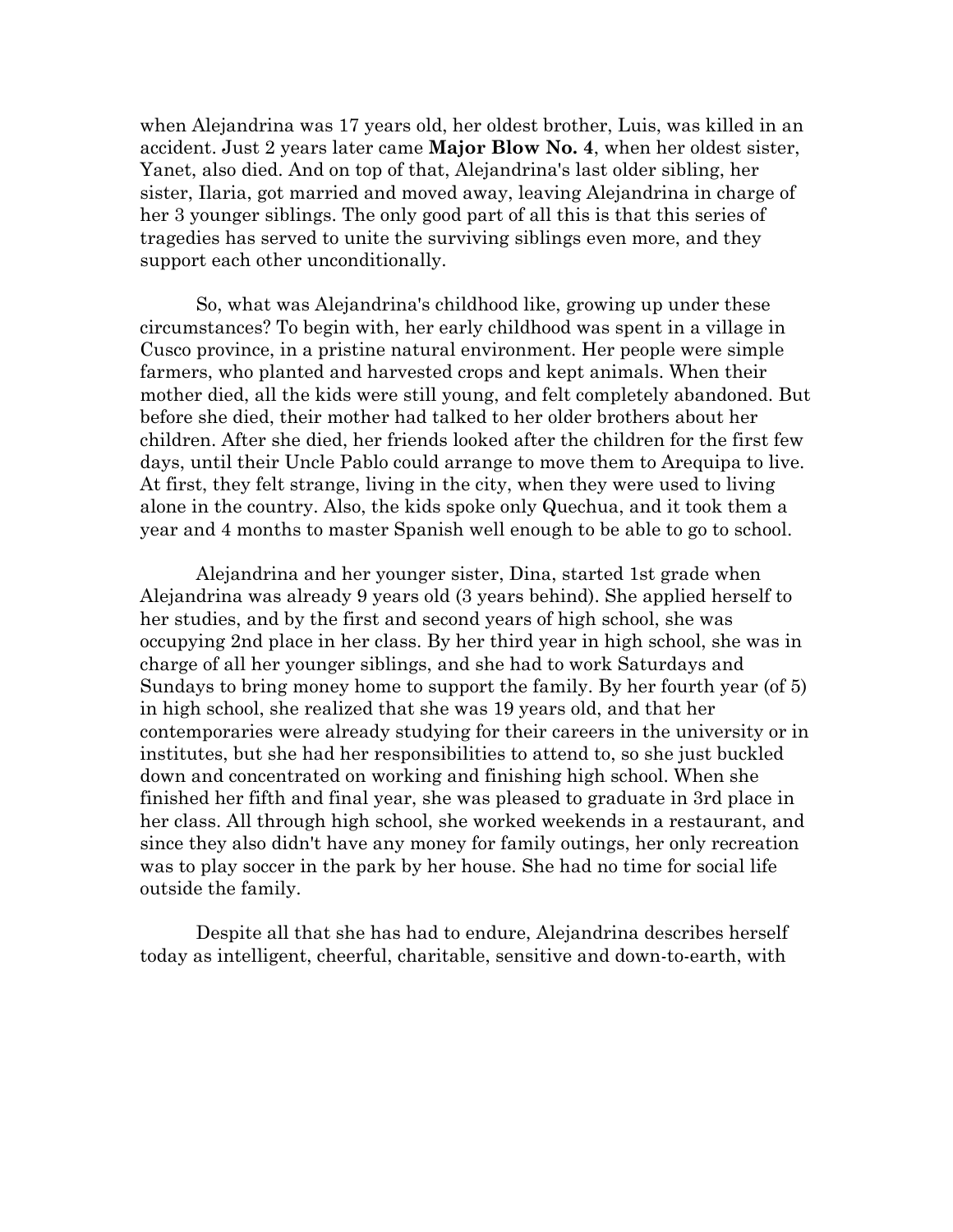

good values. She loves to help the elderly, and her siblings are her life. They see in her an example to follow.

In 2018, right after finishing high school, Alejandrina took a short (1 year) course in sewing, and that's what she's working at now, but it's not what she wants to do with the rest of her life. She took this lowest of all educational options in order to allow her younger sister, Dina, to study to enter the National University, which she has just accomplished. Raising her own sights, this year Alejandrina started a 3-year technical course in the Instituto del Sur (one of the best in Arequipa) to become an official tourguide. In a desperate attempt to seek support for her studies, she traveled to Cusco and tracked down her father, whom she hadn't seen or heard from since he abandoned the family those many years ago. She found him living with a woman with whom he has fathered another 7 kids, and he refused to give Alejandrina any help whatsoever. This was a bitter disappointment for her, but as we've seen, Alejandrina isn't one to be stopped.

Alejandrina has a dream for the future. She's passed through some very hard times, but she's determined to finish her studies so she can have a career that she enjoys. She loves to speak English, French and Portuguese, and ever since she was a child, she's enjoyed learning about new places, with their different histories, climates, etc. She would someday like to have her own small travel agency. But first, she has to complete her studies.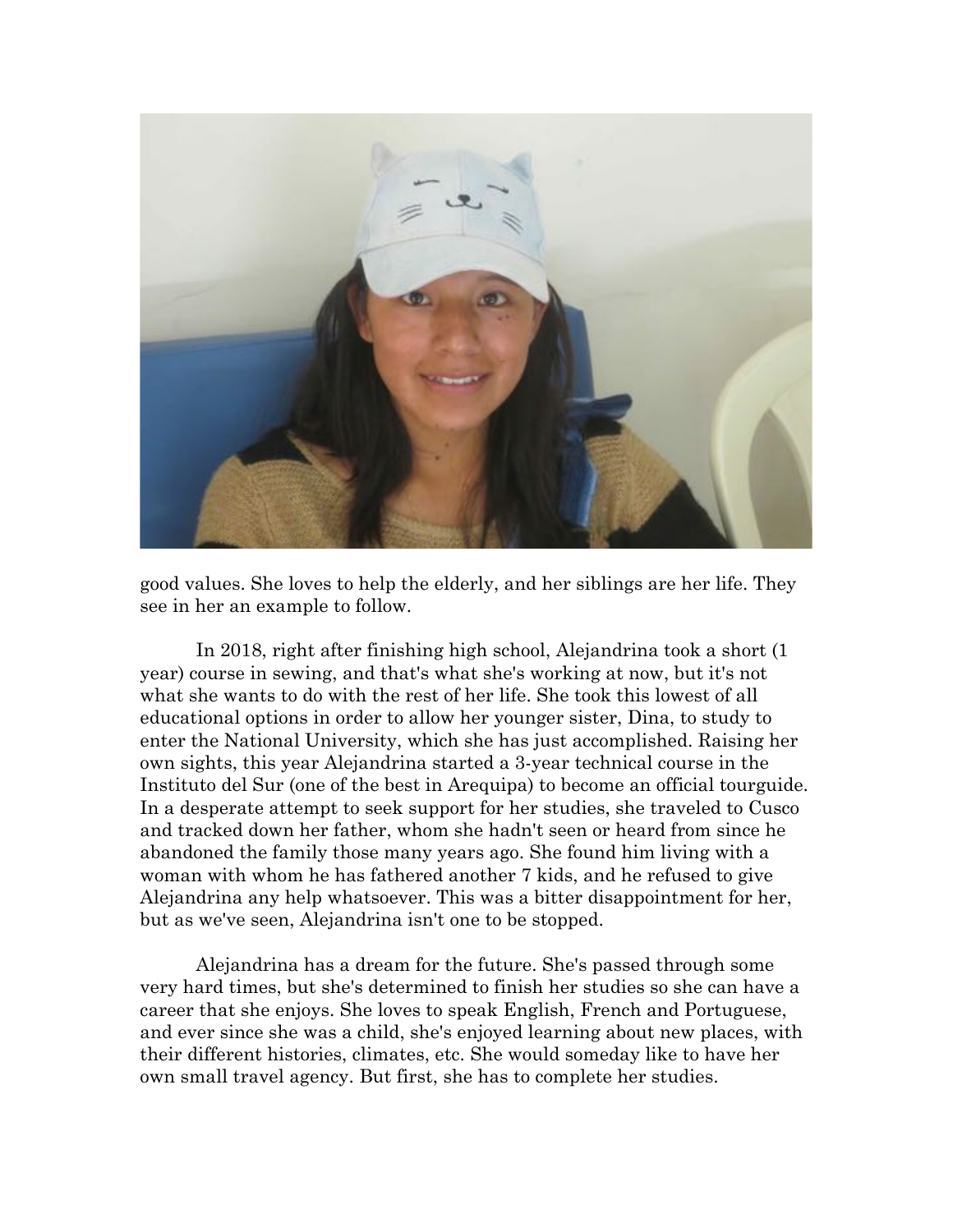It's expensive to study in a private institute, but if she can get help with the tuition and fees, she'll gladly work to pay for her own support, for her transportation to and from the institute, for the field trips her course requires, and for all the other miscellaneous costs she might incur. The support she needs for her tuition and fees amounts to \$170 a month. Is there anyone out there who would like to take this opportunity to completely change the direction of Alejandrina's life over the course of 3 years? If so, please write to me (hintzes3@aol.com) and we'll discuss how to proceed.

#### **Kaizen**

On Saturday morning, our ASAC Directors had another training session with Kaizen. Alfonso, their lead consultant, led us through an



interesting exercise to determine the diversity of personality types we have within our Directors' group. I turned out to be the only one identifying strongly with the rational (blue) quadrant, trying to balance the biggest cluster, which was the emotional (red) quadrant diagonally across from me. Victor had sole possession of the organized and action-oriented (green) quadrant, balancing the second-greatest cluster in the creative (yellow) quadrant. This photo shows who falls in the red and yellow quadrants. You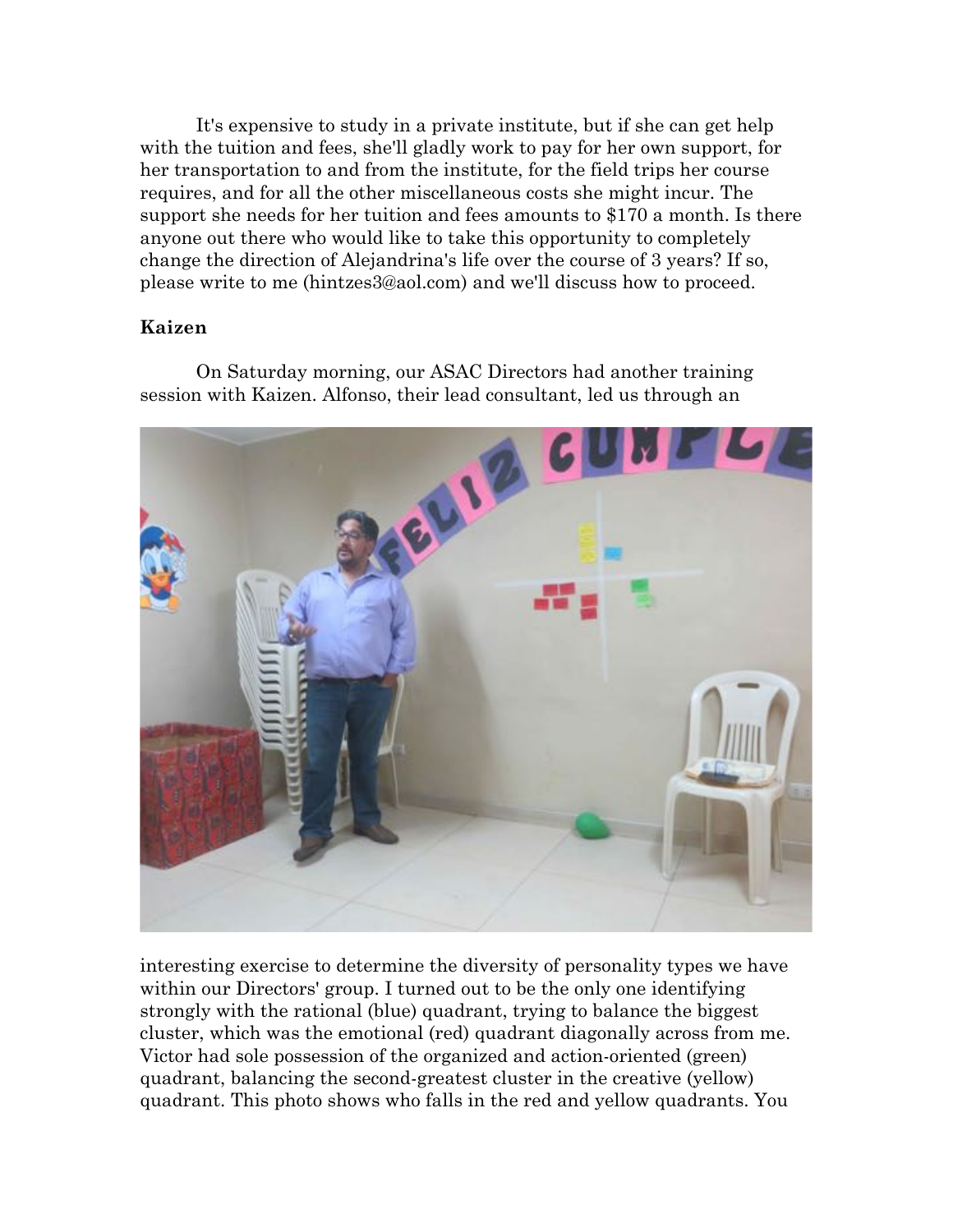

could say that either Victor and I have our work cut out for us, or all those ladies do, depending on your point of view.

We in the ASAC pride ourselves on our hospitality, and whenever Kaizen comes to our location for training, we always invite them to lunch.



They have become like family.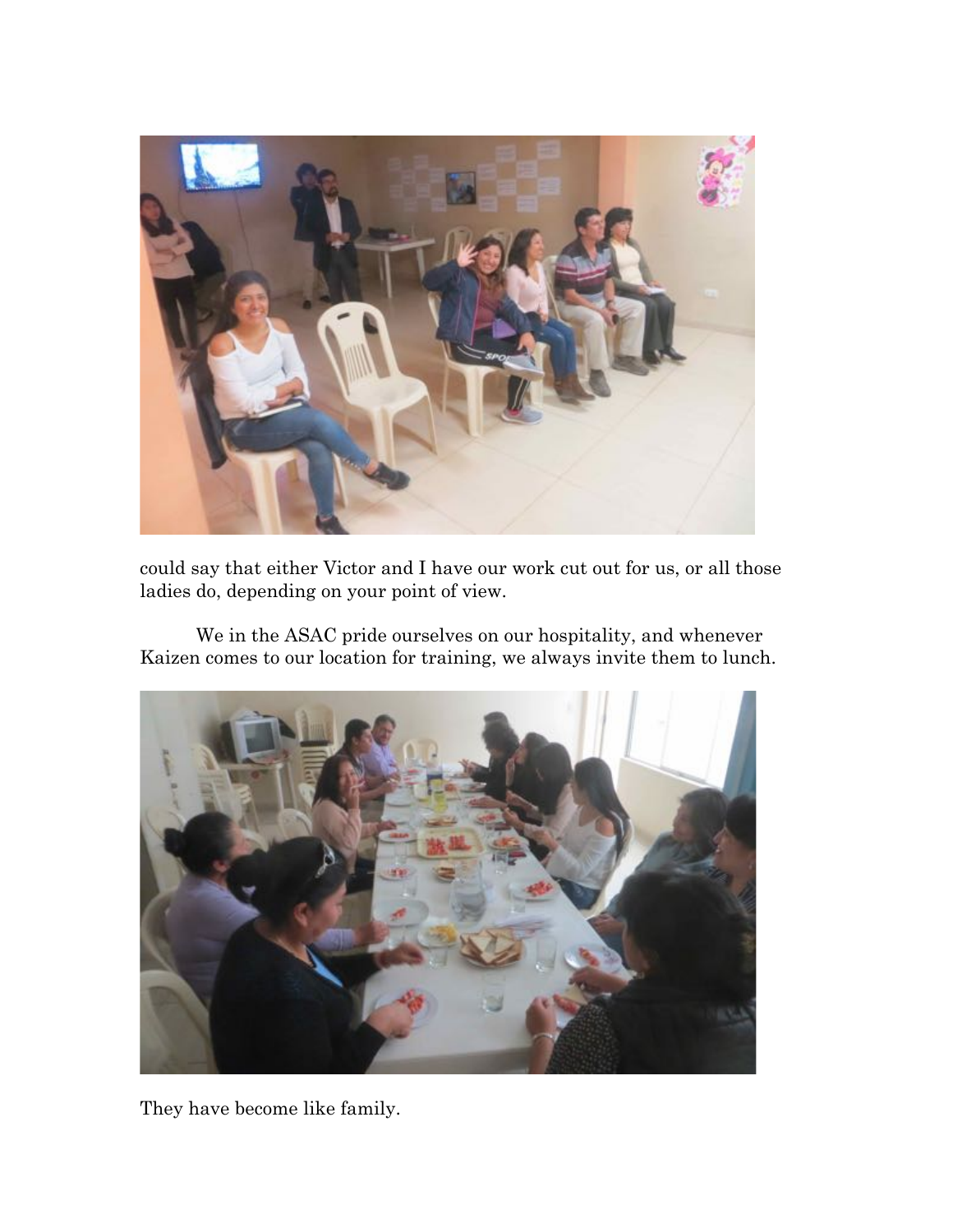Kaizen continues proposing additional efforts, and most of them are things I've wanted to do for a long time, but never could find the time. With their help, we can get these things done. Fortunately, they have bought into the work we do to serve Alto Cayma, and offer us their services at around 20% the price they charge their large commercial clients. Otherwise we wouldn't be able to afford to do these things.

#### **Acercándonos Children's Meetings**

On Saturday afternoon, we had 2 sessions to meet with all the children and their parents in Acercándonos. We now hold separate sessions for those age 11 and below and those age 12 and up.



We were lead in prayer by Father George, one of the Maltese priests

who has replaced Padre Pedro as parish priest, and in whose Pastoral Center we now hold our meetings.

We had a talk on Dental Health given by final-year dental students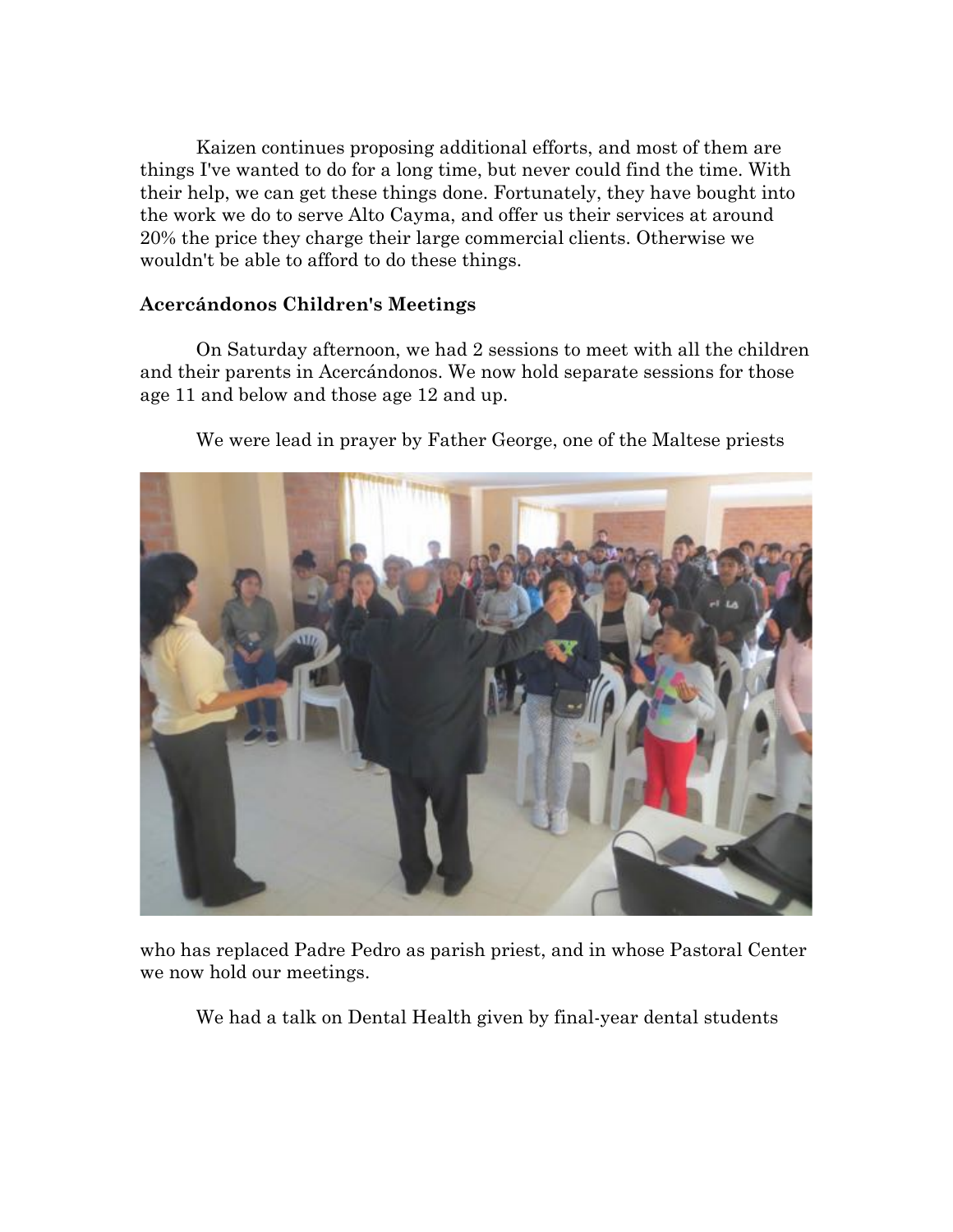

from the Catholic University, after which Briza waded in and asked a lot of



questions, to reinforce the points which were made in the presentation.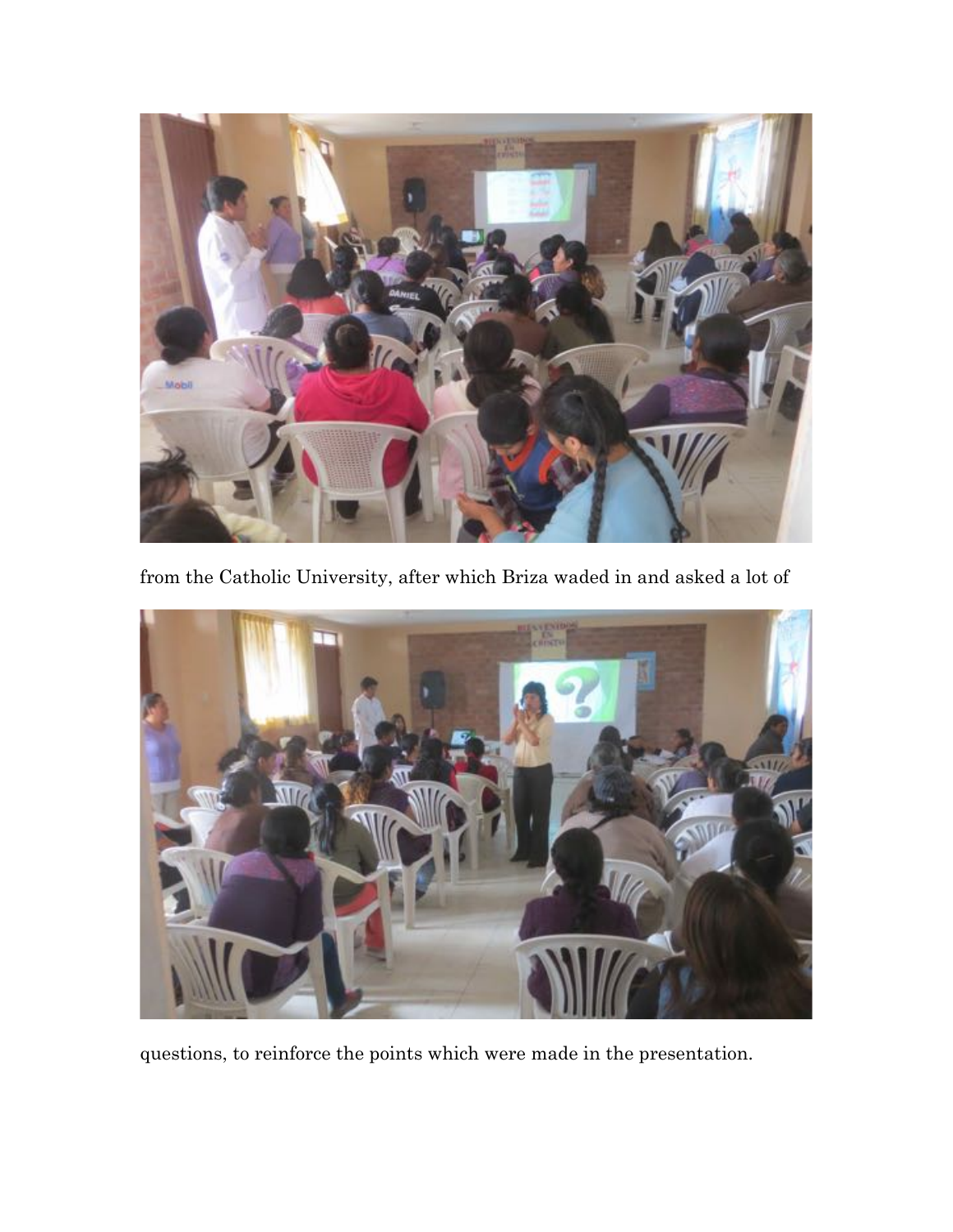# **The Guardería (Child Care Center)**

We learned this week that the Charlotte Rotary Club has given us a second grant this year to cover half the cost of the things we need to provide equipment for the kitchen/dining room of the Guardería. They had earlier



approved a grant to purchase the equipment needed for the Child Care Center itself. We are very grateful for all their generous support.

# **Mujeres con Esperanza**

We're busy cleaning up all the details we can in our new building, and getting ready for the grand Inauguration event, with the naming sponsors present, next Saturday, April 13. Full details will be included in next week's report.

# **Luxury, Alto Cayma Style**

And finally, here's another sure sign that "civilization" is reaching Alto Cayma. Nowadays, if you and your buddies have hot dates lined up for Saturday night, you can impress the girls by hiring the Bug Limo to take you